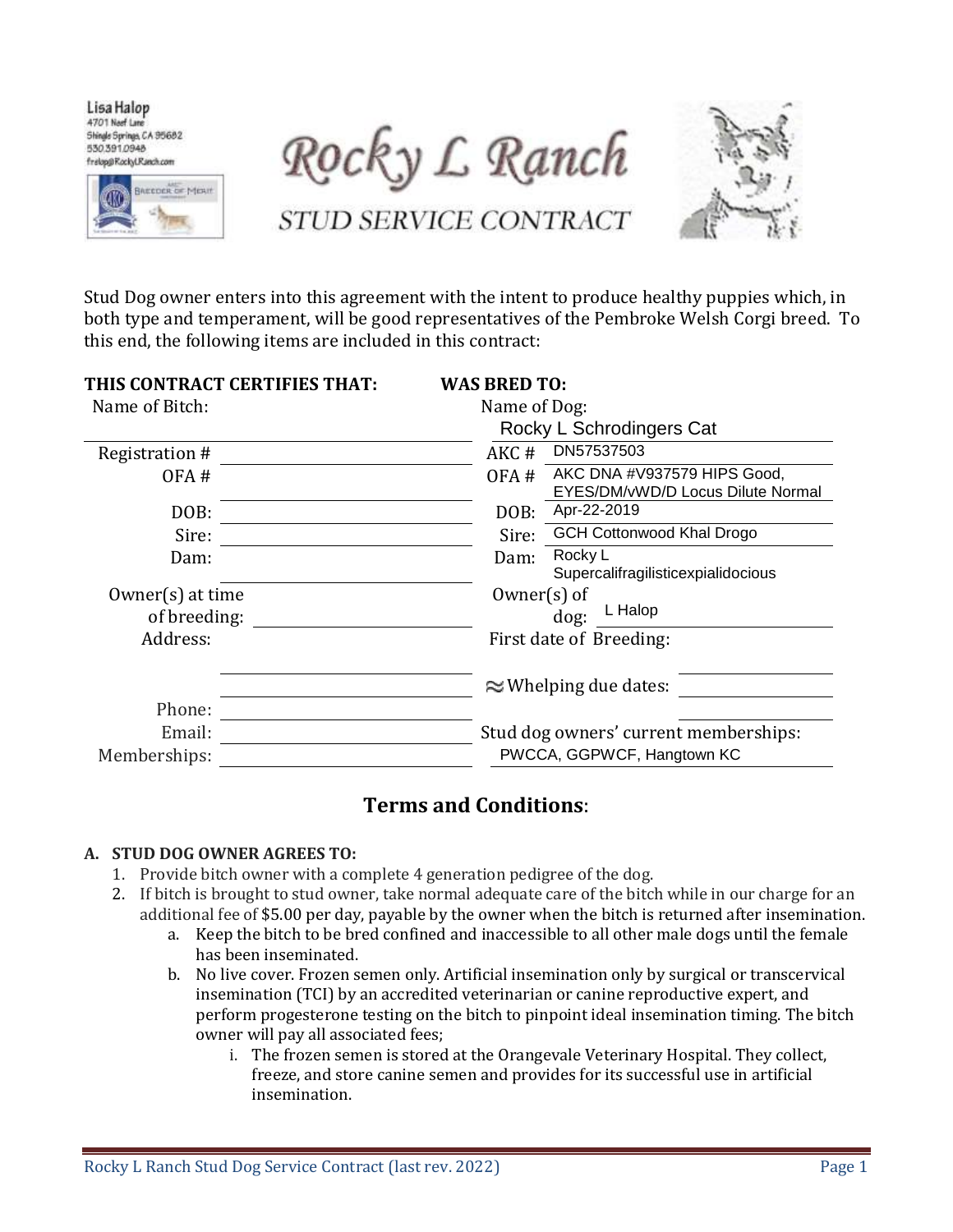- c. Sign litter registration<sup>1</sup> promptly and return to bitch owner once notified the bitch has whelped successfully.
- d. The semen will be evaluated prior to insemination to assure it is viable. If it is not viable the stud fee will be refunded in full. Return stud service is NOT guaranteed if no pregnancy results from the breeding when frozen semen is used.
- 3. When collected and the semen frozen, the stud dog was in good health and physical condition,
	- a. up-to-date on all vaccinations,
	- b. current on internal and external parasite control measures (fleas, ticks, heartworms)
	- c. test results are available to the bitch owner for OFA (Hips), CERF eye exam and any other health tests performed on this dog.
- 4. When frozen semen is shipped to bitch's location,
	- a. Unless alternate arrangements are made and agreed upon by all parties to this contract, the semen is shipped via Federal Express, and the costs to the bitch owner include: semen collection and prep., nitrogen tank rental, and shipping and handling to your veterinarian. Unless alternate arrangements are made and agreed upon by all parties to this contract, contact Orangevale Veterinary Hospital for current fees/charges. http://www. http://orangevalevethospital.com/(Orangevale Veterinary Hospital requires a credit card for payment of fees, prior to shipment) Orangevale Veterinary Hospital needs 4 to 5 days notice prior to shipment of frozen semen. Additional charges result if notification is 3 working days or less. We are not responsible for frozen semen once it has been released from the storage facility.
	- b. The semen will be evaluated prior to insemination to assure it is viable. If it is not viable the stud fee will be refunded in full. Return stud service is NOT guaranteed if no pregnancy results from the breeding when frozen semen is used.

# **B. BITCH OWNER AGREES TO:**

 $\overline{\phantom{a}}$ 

- 1. Pay the total stud service fee of \$1500 prior to insemination of the bitch
	- a. In lieu of a stud fee, both stud dog and bitch owners may agree to compensation as follows:
	- 2. If the bitch is to be inseminated while under the care and direction of the stud dog owner:
		- a. provide adequate quantities of food for the bitch while the bitch is in the care of the stud dog owner;
		- b. pay all board and care fees incurred while she is in the care of the stud dog owner (see section A.2. above);
		- c. No live cover. Frozen semen only. Artificial insemination only by surgical or TCI by an accredited veterinarian or canine reproductive expert, and perform progesterone testing on the bitch to pinpoint ideal insemination timing. The bitch owner will pay all associated fees;
		- d. pay all transportation costs for the bitch
		- e. The bitch owner shall pay any and all travel expenses where the stud dog owner must travel greater than 100 miles per insemination round-trip to an accredited and qualified artificial insemination facility, if applicable.

<sup>1</sup> *The [American Kennel Club](http://www.akc.org/registration/policies/index.cfm?page=4) takes the position that the owner of the sire is required to sign an application to register a litter certifying only to the fact that a particular dam was bred to the sire identified on the Litter Registration Application form on a specified date of mating, unless there is an agreement signed by all parties concerned in which it is specifically set forth that the owner of the sire is not obligated to sign an American Kennel Club litter registration application form until such time as the stud fee has been paid. AKC®Procedures for Registration Matters III.B.*

Rocky L Ranch Stud Dog Service Contract (last rev. 2022) Page 2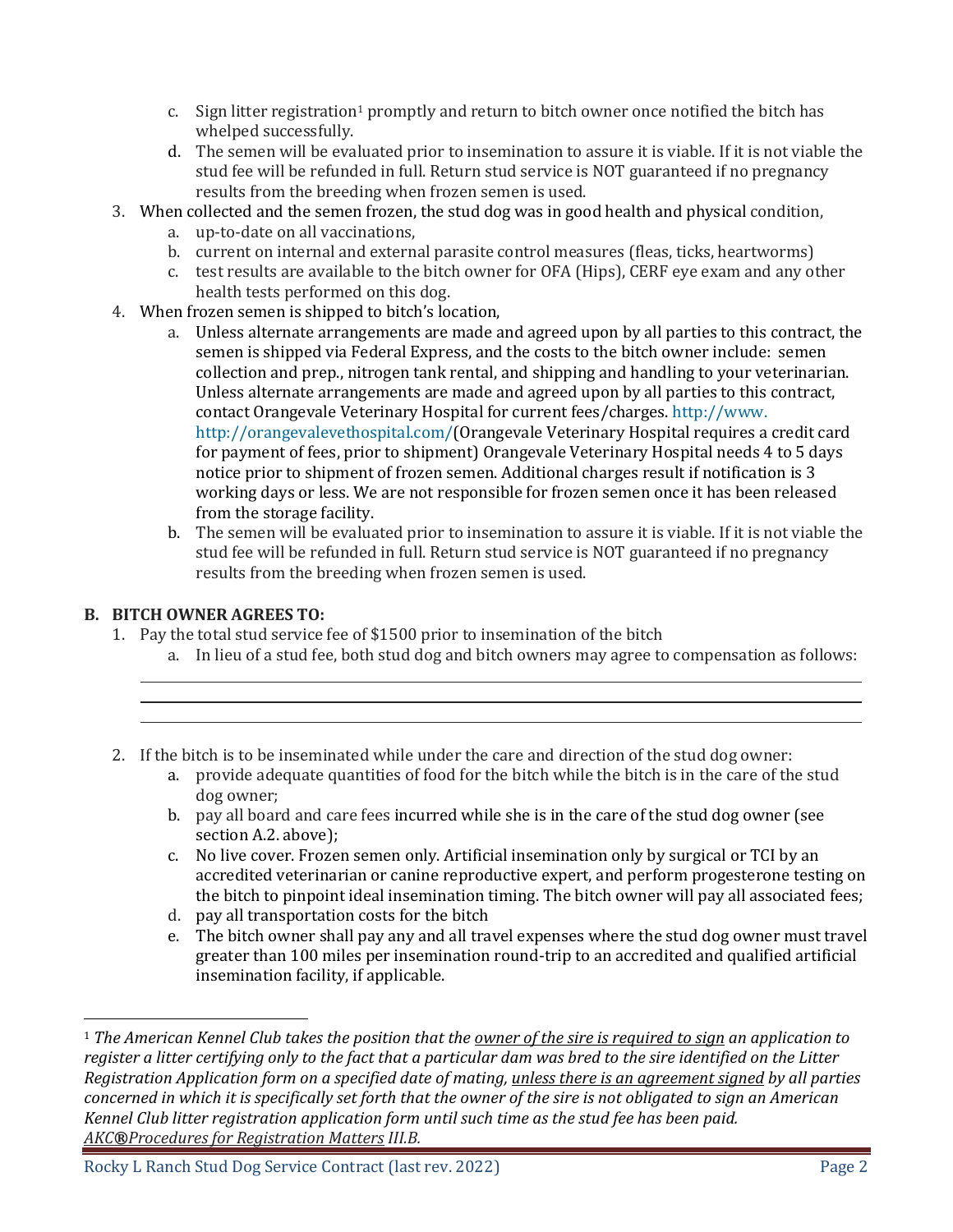- 3. When frozen semen is shipped to the bitch owner it is the responsibility of the owner to make sure that they are dealing with a competent and experienced veterinary reproduction specialist. It is strongly suggested that the reproductive specialist selected for performing the breeding have specialized experience in surgical or TCI procedures and should have on site storage equipment for the frozen semen and perform progesterone testing on the bitch to pinpoint ideal insemination timing.
	- a. All expenses associated with frozen semen retrieval, tank rental, shipping of the semen and return of the tank is the responsibility of the owner of the bitch being bred.
	- b. Payment for these services is to be made directly to the storage facility by the bitch owner.
- 4. Provide a 4 generation pedigree before servicing.
- 5. Send bitch in good health, physical condition and in season.
- 6. The bitch shall be
	- a. up-to-date on all vaccinations, providing the stud dog owner a record of current vaccinations including Rabies;
	- b. current on internal and external parasite control measures (fleas, ticks, heartworms).
	- c. Test results shall be available to the stud dog owner for OFA (Hips), CERF eye exam and any other health tests performed on this bitch. (Preliminary results are acceptable for hips.)
	- d. Financial responsibility for the above tests are to be borne by the bitch owner.
- 7. Notify stud dog owner/agent, in writing no later than 70 days after breeding if no pregnancy results from the breeding.
- 8. Keep the bitch properly confined following the breeding to ensure no other dog could service her accidentally, before her heat cycle is complete.
- 9. Agrees to not knowingly sell or transfer puppies whelped as a result of this breeding to any person or firm connected with the business of resale or wholesale of dogs.

### **C. OTHER CONDITIONS:**

- 1. In breeding animals, there is always a risk that one may be injured during the process. Bitch owner agrees to hold the stud dog or his owner harmless from any liability or damage. In addition, the bitch owner understands that the stud dog owner accepts no liability for the actions of this bitch while in their care, including but not limited to personal injury or property damage.
- 2. If for some reason the bitch dies while in the care of the stud dog owner there will be no fees owed to the bitch owner until a necropsy is performed by an accredited veterinarian and a finding of negligence is made, or the veterinarian finds a reason to believe physical harm was done to the bitch. If the veterinarian can attribute the death of the bitch to the stud dog owner, a fee of \$1500 will be paid to the bitch owner by the stud dog owner.
- 3. The owner of the bitch will keep all resultant puppies of this breeding
	- a. until they are at least 10 weeks of age,
	- b. have all appropriate vaccinations, deworming, nail trimming and socialization, and
	- c. are placed into good homes with a written contract of sale on all puppies that are sold or otherwise placed.
	- d. All **pet** puppies are to be sold on limited registration papers with spay/neuter contracts.
	- e. It is agreed that no puppies from this breeding will be sold outside of the United States or its Trust Territories unless
		- i. prior agreement is reached between stud and bitch owners (See Section E.), or
		- ii. unless they were whelped outside the United States or its Trust Territories.
	- f. It is agreed that no puppies from this breeding will be sold intact without limited registration to any service organizations.
- 4. Both Dog and Bitch owners agree to abide by the PWCCA code of ethics and ideally, be a member of the PWCCA, an accredited Regional or International Pembroke Welsh Corgi Club, or AKC or internationally accredited All-Breed Kennel Club in good standing.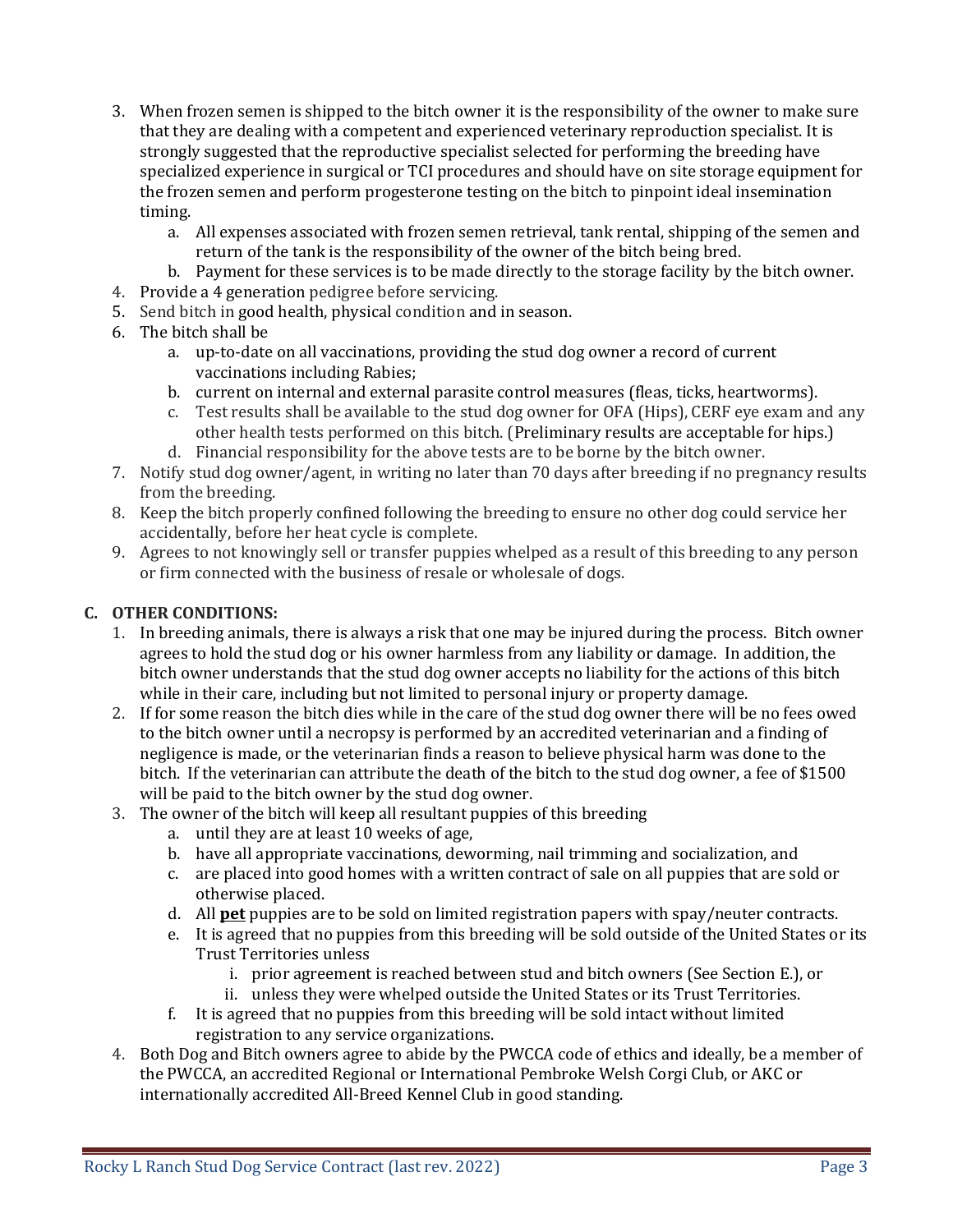**D. CONFLICT RESOLUTION:**

between them out of this Contract, or any resulting transaction, before resorting to arbitration or court action. Mediation fees, if any, shall be divided equally among the parties involved. If, for any dispute or claim to which this paragraph applies, any party commences an action without first attempting to resolve the matter through mediation or refuses to mediate after a request has been made, then that party shall not be entitled to recover attorney fees, even if they would otherwise be available to that party in any such action.

**1. Mediation.** All stud dog owner(s) and bitch owner(s) agree to mediate any dispute or claim arising

**2. Arbitration.** All stud dog owner(s) and bitch owner(s) agree that any dispute or claim in law or equity arising between them out of this Contract, which is not settled through mediation, shall be decided by neutral, binding arbitration. The arbitrator shall be a retired civil judge or justice, or an attorney, unless the parties mutually agree to a different arbitrator, who shall render and award in accordance with the laws of the California, county of El Dorado. Judgment upon the award of the arbitrator may be entered in any court having jurisdiction, and the parties shall have the right to discovery in accordance with the State's civil code.

Upon signing this agreement I acknowledge that I am the owner or lessee of this stud dog and I have the legal right to breed him.

 $Signed:$ 

Stud Dog Owner(s) Lisa Halop Date

Upon signing this agreement I acknowledge that I am the owner or lessee of this bitch and I have the legal right to breed her.

Signed:

Bitch/Owner(s) Date

*By signing the above document, all parties agree to abide by the PWCCA Code of Ethics.*